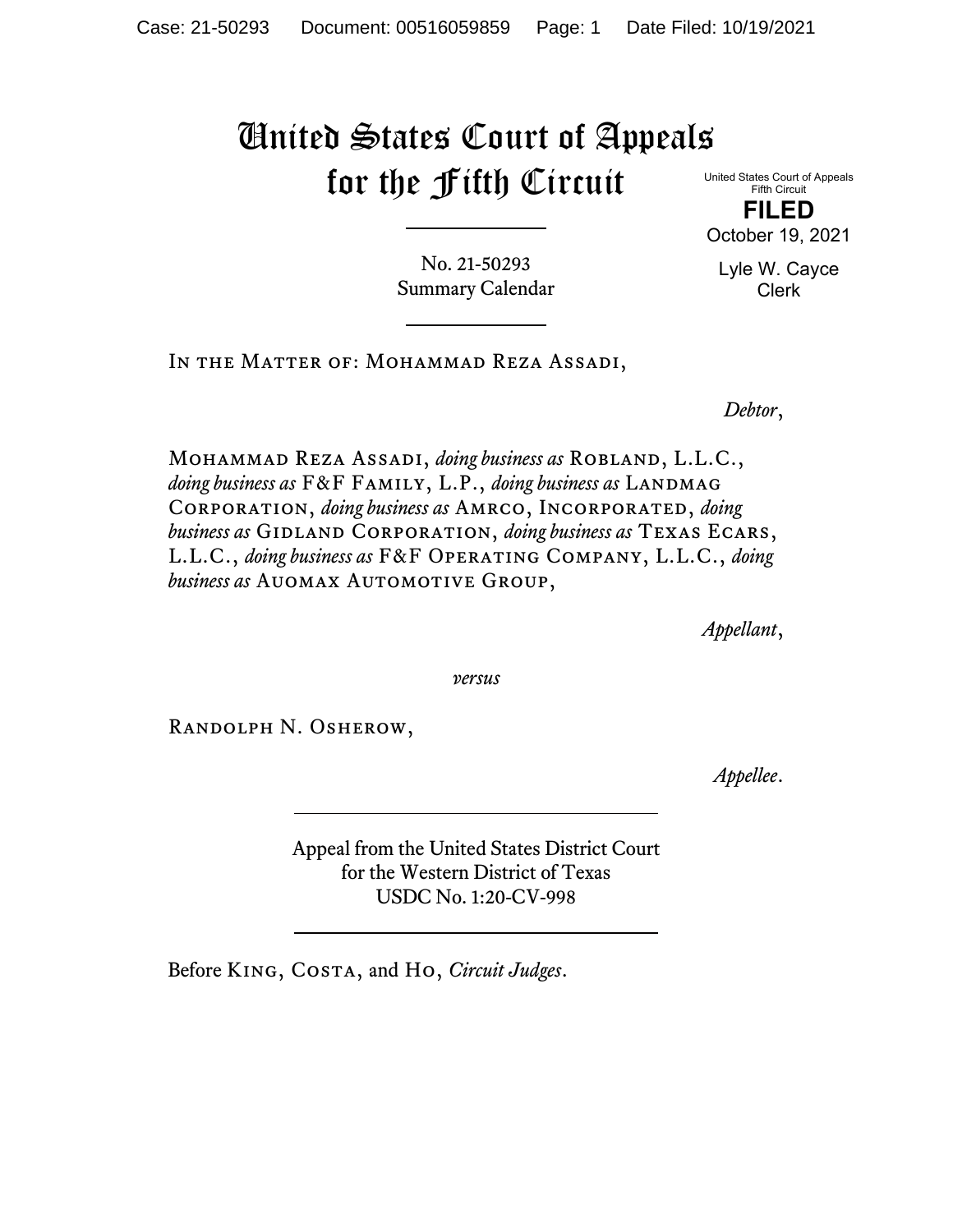No. 21-50293

## PER CURIAM:[\\*](#page-1-0)

Debtor Mohammad Reza Assadi filed a voluntary petition under Chapter 11 of the Bankruptcy Code on July 7, 2020. On September 11, 2020, in a show-cause hearing, the bankruptcy judge converted the case from one under Chapter 11 to Chapter 7 for reasons including Assadi's bad title to his real property assets and hislack of consistent income. Assadi, proceeding *pro se*, challenged the bankruptcy court's conversion order, and the district court affirmed. The sole issue on appeal is whether the bankruptcy court erred by involuntarily converting the case to Chapter-7 liquidation for cause pursuant to 11 U.S.C. § 1112(b)(1). Because the record does not indicate that the bankruptcy court abused its discretion, we AFFIRM.

We have jurisdiction over all final decisions of district courts rendered on appeal from a bankruptcy court. 28 U.S.C. § 158(d); *Matter of Koerner*, 800 F.2d 1358, 1360 (5th Cir. 1986). A bankruptcy court has broad discretion in determining "cause" under § 1112(b), and such decisions are reviewed for abuse of discretion. *Matter of Sullivan Cent. Plaza I, Ltd.,* 935 F.2d 723, 728 (5th Cir. 1991); *Matter of Koerner,* 800 F.2d at 1367-68.

The court "shall convert a case under [Chapter 11] to a case under [C] hapter  $7 \ldots$  for cause." 11 U.S.C. § 1112(b)(1). And included in the nonexhaustive list of what constitutes "cause" are the following: a "substantial or continuing loss to or diminution of the estate and the absence of a reasonable likelihood of rehabilitation" and an "inability to effectuate substantial consummation of a confirmed plan." *Id.* § 1112(b)(4)(A), (M).

During the show-cause hearing, Assadi, proceeding *pro se*, admitted that he had no personal bank account, that he was using one of his business's bank accounts (opened and funded after filing his Chapter-11 petition) for

<span id="page-1-0"></span><sup>\*</sup> Pursuant to 5TH CIRCUIT RULE 47.5, the court has determined that this opinion should not be published and is not precedent except under the limited circumstances set forth in 5TH CIRCUIT RULE 47.5.4.